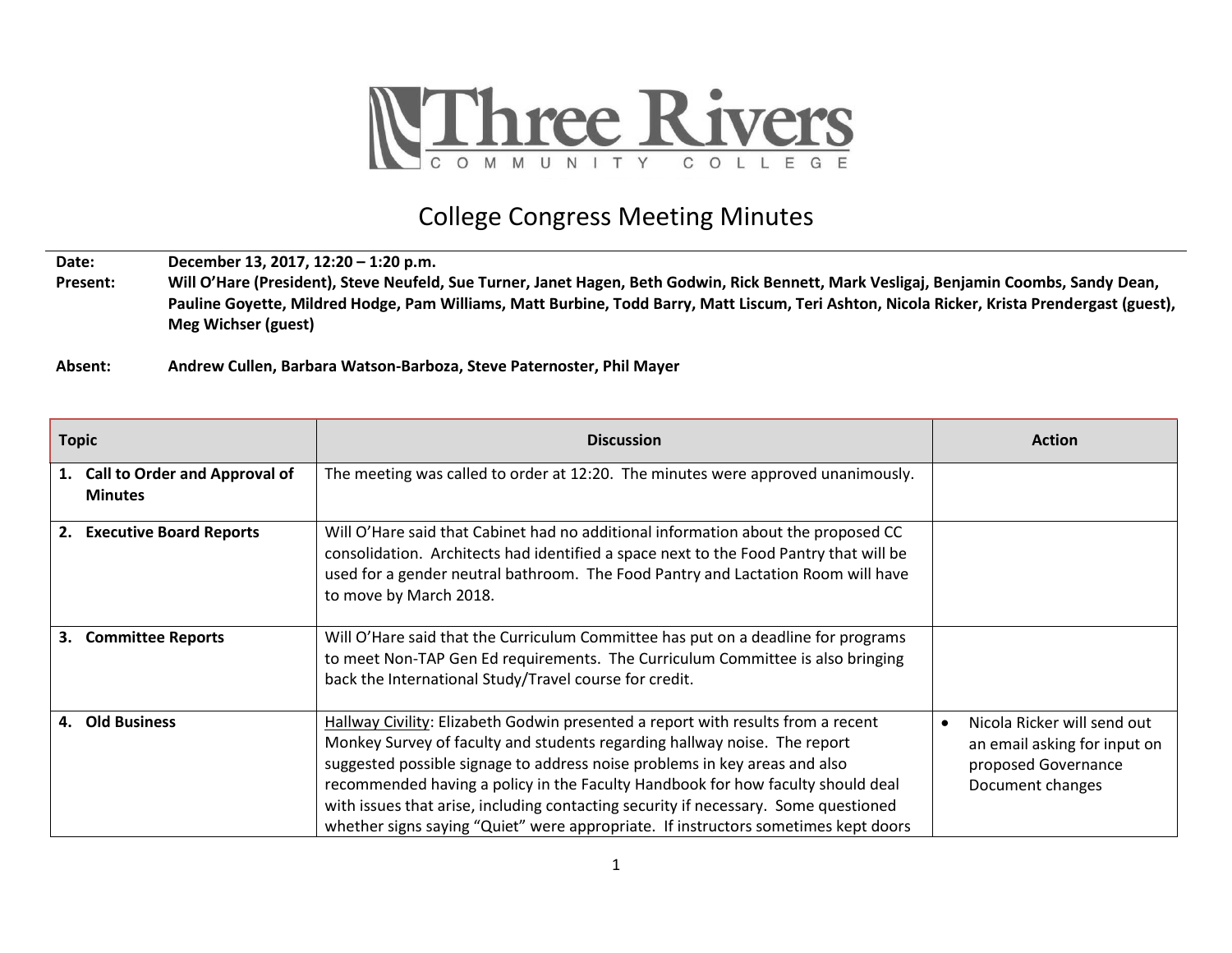

## College Congress Meeting Minutes

| <b>Topic</b>              | <b>Discussion</b>                                                                                                                                                                                                                                                                                                                                                                                                                                                                                                                                                                                                                                                                                                                                                                                                                                                                                                                                                                                                                                                                                                                            | <b>Action</b>                                                                                            |
|---------------------------|----------------------------------------------------------------------------------------------------------------------------------------------------------------------------------------------------------------------------------------------------------------------------------------------------------------------------------------------------------------------------------------------------------------------------------------------------------------------------------------------------------------------------------------------------------------------------------------------------------------------------------------------------------------------------------------------------------------------------------------------------------------------------------------------------------------------------------------------------------------------------------------------------------------------------------------------------------------------------------------------------------------------------------------------------------------------------------------------------------------------------------------------|----------------------------------------------------------------------------------------------------------|
|                           | open because classrooms were too hot, this should be addressed as a Facilities issue.<br>Rick Bennett suggested letting the Facility Planners address this issue, rather than<br>bringing in security. Liz Godwin suggested that security's presence helps de-escalate<br>situations. Will O'Hare asked Benjamin Coombs to get input from Student<br>Government regarding appropriate solutions. Liz Godwin suggested it was students<br>on the task force who had proposed "Quiet" signs, and that there are faculty<br>encountering students who reject requests to modify their behavior. She felt that<br>procedural language in the Faculty Handbook was needed. Rick Bennett suggested<br>that this was now a larger issue about confronting students over misbehavior.<br>Pauline Goyettte suggested inviting Mark Valero of Security to discuss this further.<br>Changes to Governance Document: Nicola Ricker said she will send out an email<br>asking for comment on the proposed language changes to the TRCC Governance<br>Document concerning departmental representation on the College Congress and<br>Curriculum Committee. |                                                                                                          |
| 5.<br><b>New Business</b> | FYE: Meg Wechsler and Krista Prendergast from the Student Support and Advising<br>Committee explained that the Dean had asked the committee to develop<br>recommendations for new FYE courses that would be content based but meet current<br>IDS105 outcomes. The committee has tentatively developed recommendations for<br>FYE courses in 5 cluster areas, with the placement of Math undecided for now. Will<br>O'Hare explained that technically the issue should have come back to the College<br>Congress, rather than the Dean directly asking the Committee to develop<br>recommendations. He said that the proposal will need to go back to the Curriculum,<br>and Faculty Senate for input, but that Cabinet had rejected the request to make FYE<br>optional and wants to keep FYE as a requirement. He will ask the Curriculum                                                                                                                                                                                                                                                                                                  | Will O'Hare will ask the<br>Curriculum Committee and<br>the Faculty Senate to review<br>the FYE proposal |